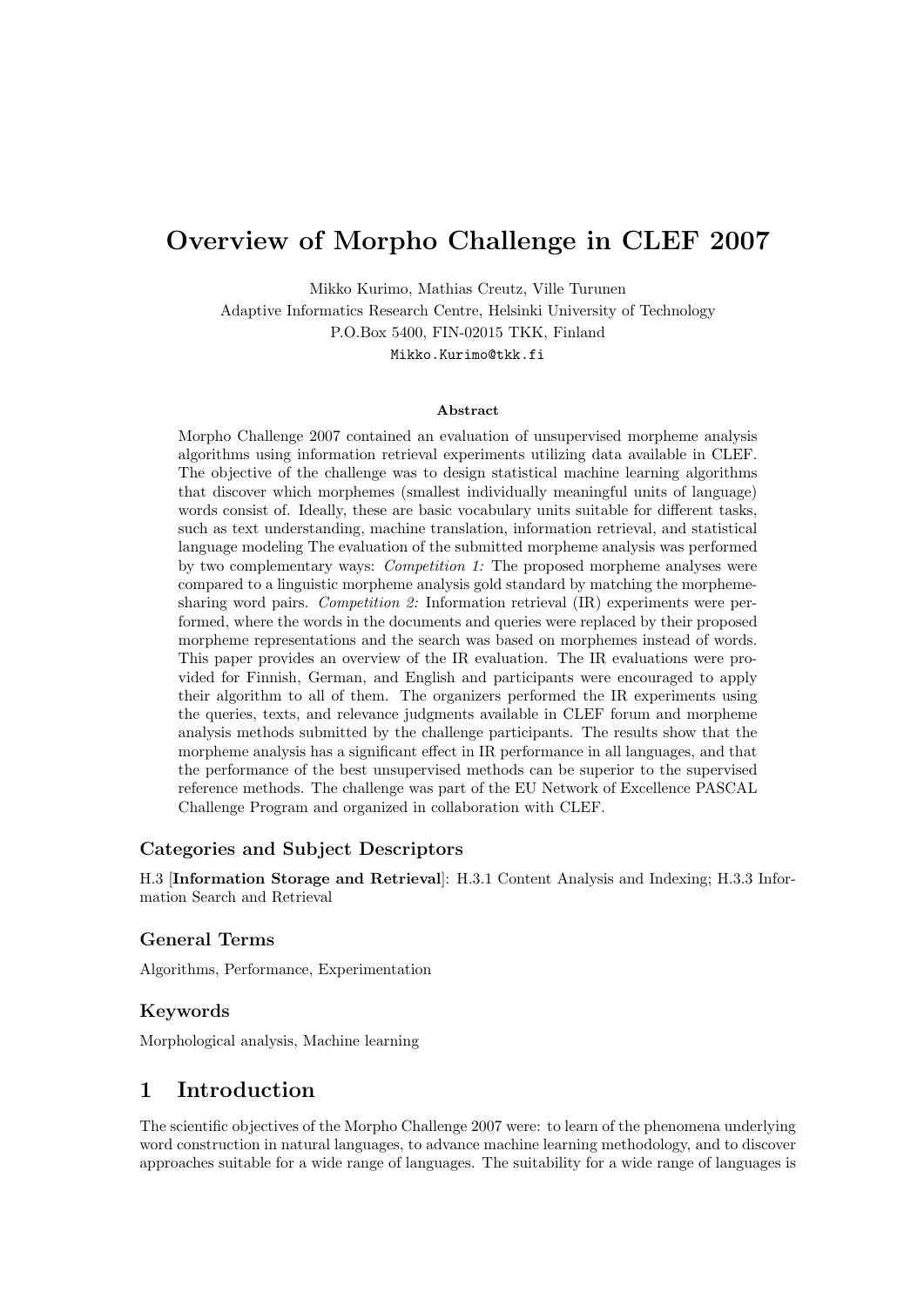becoming increasingly important, because language technology methods need to be quickly and as automatically as possible extended to new languages that have limited previous resources. That is why learning the morpheme analysis directly from large text corpora using unsupervised machine learning algorithms is such an attractive approach and a very relevant research topic today.

The problem of learning the morphemes directly from large text corpora using an unsupervised machine learning algorithm is clearly a difficult one. First the words should be somehow segmented into meaningful parts, and then these parts should be clustered in the abstract classes of morphemes that would be useful for modeling. It is also challenging to learn to generalize the analysis to rare words, because even the largest text corpora are very sparse, a significant portion of the words may occur only once. Many important words, for example proper names and their inflections or some forms of long compound words, may also not exist in the training material at all, and their analysis is often even more challenging. However, benefits for successful morpheme analysis, in addition to obtaining a set of basic vocabulary units for modeling, can be seen for many important tasks in language technology. The additional information included in the units can provide support for building more sophisticated language models, for example, in speech recognition [1], machine translation [10], and information retrieval [13].

The evaluation of the unsupervised morpheme analysis was in this challenge solved by developing two complementary evaluations, one including a comparison to linguistic morpheme analysis gold standard, and another including a practical real-world application where morpheme analysis might be useful. This paper presents an overview how the application-oriented evaluation called Competition 2 was performed in the domain of finding useful index terms for information retrieval tasks in multiple languages using the queries, texts, and relevance judgments available in CLEF forum and morpheme analysis methods submitted by the challenge participants. The linguistic evaluation called Competition 1 are described in [8] and Competition 2 in more detail in [7].

Traditionally, and especially in processing English texts, stemming algorithms have been used to reduce the different infected word forms into the common roots or stems for indexing. However, to achieve best results when ported to new languages the development of stemming algorithms requires a considerable amount of special development work. In many highly-inflecting, compounding, and agglutinative European languages the amount of different word forms is huge and the task of extracting the useful index terms becomes both more complex and more important.

The same IR tasks that were attempted using the Morpho Challenge participants' morpheme analysis, were also tested by a number of reference methods to see how the unsupervised morpheme analysis performed in comparison to them. These references included the organizers' public Morfessor Categories-Map [3] and Morfessor Baseline [2, 4], the Morfessor analysis improved by a hybrid method [12], grammatical morpheme analysis based on the linguistic gold standards [5], the traditional Porter stemming [11] of words and also by the words as such without any processing.

# 2 Task

Morpho Challenge 2007 is a follow-up to our previous Morpho Challenge 2005 (Unsupervised Segmentation of Words into Morphemes) [9]. In Morpho Challenge 2005 the focus was in the segmentation of data into units that are useful for statistical modeling. The specific task for the competition was to design an unsupervised statistical machine learning algorithm that segments words into the smallest meaning-bearing units of language, morphemes. In addition to comparing the obtained morphemes to a linguistic "gold standard", their usefulness was evaluated by using them for training statistical language models for speech recognition.

In Morpho Challenge 2007 a more general focus was chosen to not only to segment words into smaller units, but also to perform *morpheme analysis* of the word forms in the data. For instance, the English words "boot, boots, foot, feet" might obtain the analyses "boot, boot + plural, foot, foot + plural", respectively. In linguistics, the concept of morpheme does not necessarily directly correspond to a particular word segment but to an abstract class. For some languages there exist carefully constructed linguistic tools for this kind of analysis, although not for many, but using statistical machine learning methods we may still discover interesting alternatives that may rival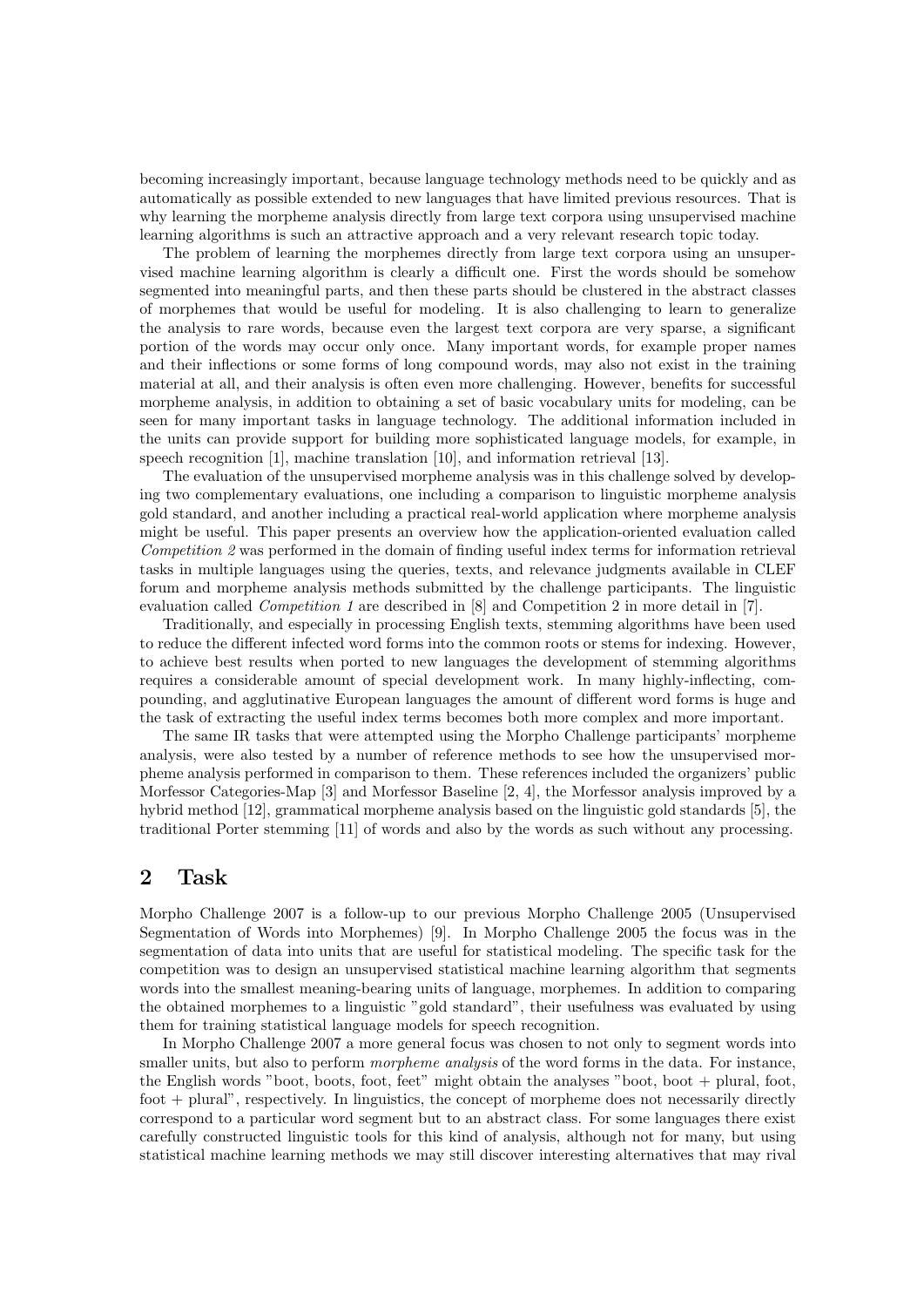even the most careful linguistically designed morphologies.

### 3 Training data

The Morpho Challenge 2007 task, in practice, was to return the unsupervised morpheme analysis of every word form contained in a long word list supplied by the organizers for each test language [8]. The participants were pointed to corpora [8] in which the words occur, so that the algorithms may utilize information about word context. The text corpora where the word list were collected were obtained from the Wortschatz collection<sup>1</sup>. at the University of Leipzig (Germany). We used the plain text files (sentences.txt for each language); the corpus sizes are 3 million sentences for English, Finnish and German, and 1 million sentences for Turkish. For English, Finnish and Turkish we used preliminary corpora, which have not yet been released publicly at the Wortschatz site. The corpora were specially preprocessed for the Morpho Challenge (tokenized, lower-cased, some conversion of character encodings).

To achieve the goal of designing language independent methods, the participants were encouraged to submit results in all test languages. The information retrieval (IR) experiments were performed by the organizers based on the morpheme analyses submitted by the participants.

#### 4 IR evaluation data

The data sets for testing the IR performance in each test language consisted of news paper articles as the source documents, test queries and the binary relevance judgments regarding to the queries. The organizers performed the IR experiments based on the morpheme analyses submitted by the participants, so it was not necessary for the participants to get these data sets. However, all the data was available for registered participants in the Cross-Language Evaluation Forum (CLEF)<sup>2</sup>.

The source documents were news articles collected from different newspapers selected as follows:

- In Finnish: 55K documents from short articles in Aamulehti 1994-95, 50 test queries on specific news topics and 23K binary relevance assessments (CLEF 2004)
- In English: 170K documents from short articles in Los Angeles Times 1994 and Glasgow Herald 1995, 50 test queries on specific news topics and 20K binary relevance assessments (CLEF 2005).
- In German: 300K documents from short articles in Frankfurter Rundschau 1994, Der Spiegel 1994-95 and SDA German 1994-95, 60 test queries with 23K binary relevance assessments (CLEF 2003).

When performing the indexing and retrieval experiments for Competition 2, it turned out that the test data contained quite many new words in addition to those that were provided as training data for the Competition 1 [8]. Thus, the participants were offered a chance to improve the retrieval results of their morpheme analyses by providing them a list of the new words found in all test languages. The participants then had the choice to either run their algorithms to analyze as many of the new words as they could or liked, or to provide no extra analyses. No text data resources to find context for the new words were provided, but it was made possible to register to CLEF to use the text data available in there or any other data the participants could get.

# 5 Participants and their submissions

By the deadline in May, 2007, 6 research groups had submitted the segmentation results obtained by their algorithms. A total of 12 different algorithms were submitted, 8 of them ran experiments

<sup>1</sup>http://corpora.informatik.uni-leipzig.de/

 $^{2}$ http://www.clef-campaign.org/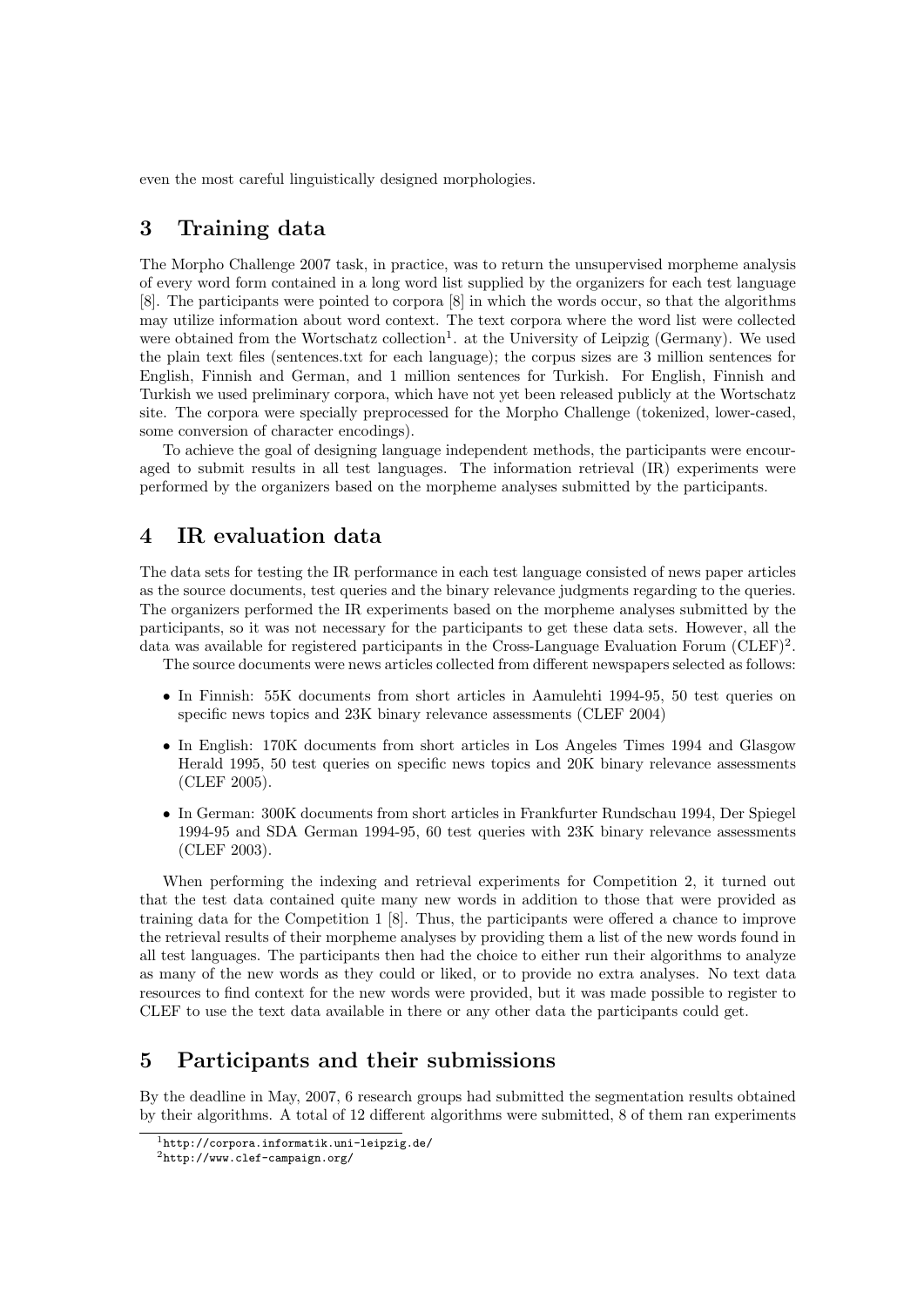Table 1: The submitted algorithms.

| Algorithm                  | Authors                          | Affiliation             |
|----------------------------|----------------------------------|-------------------------|
| "Bernhard 1"               | Delphine Bernhard                | TIMC-IMAG, F            |
| "Bernhard 2"               | Delphine Bernhard                | TIMC-IMAG, F            |
| "Bordag 5"                 | Stefan Bordag                    | Univ. Leipzig, D        |
| "Bordag 5a"                | Stefan Bordag                    | Univ. Leipzig, D        |
| "McNamee 3"                | Paul McNamee and James Mayfield  | JHU, USA                |
| "McNamee 4"                | Paul McNamee and James Mayfield  | JHU, USA                |
| "McNamee 5"                | Paul McNamee and James Mayfield  | JHU, USA                |
| "Zeman"                    | Daniel Zeman                     | Karlova Univ., CZ       |
| "Monson Morfessor"         | Christian Monson et al.          | CMU, USA                |
| "Monson ParaMor"           | Christian Monson et al.          | CMU, USA                |
| "Monson ParaMor-Morfessor" | Christian Monson et al.          | CMU, USA                |
| "Pitler"                   | Emily Pitler and Samarth Keshava | Univ. Yale, USA         |
| "Morfessor Categories-MAP" | The organizers                   | Helsinki Univ. Tech, FI |
| "Morfessor Baseline"       | The organizers                   | Helsinki Univ. Tech, FI |
| "dummy"                    | The organizers                   | Helsinki Univ. Tech, FI |
| "grammatical"              | The organizers                   | Helsinki Univ. Tech, FI |
| "Porter"                   | The organizers                   | Helsinki Univ. Tech, FI |
| "Tepper"                   | Michael Tepper                   | Univ. Washington, USA   |

on all four test languages. All the submitted algorithms are listed in Table 1. In addition to the competitors' 12 morpheme analysis algorithms, we evaluated a number of reference methods:

- 1. Public baseline methods called "Morfessor Baseline" and "Morfessor Categories-MAP" (or here just "Morfessor MAP") developed by the organizers [3].
- 2. No words were split nor any morpheme analysis provided, "dummy".
- 3. The words were analyzed using the gold standard in each language that were utilized as the "ground truth" in the Competition 1 [8]. Besides the stems and suffixes, the gold standard analyses typically consist of all kinds of grammatical tags which we decided to simply include as index terms, as well. "grammatical first" uses only the first interpretation of each word whereas "grammatical all" use all.
- 4. Porter: No real morpheme analysis was performed, but the words were stemmed by the Porter stemming, an option provided by the Lemur toolkit.
- 5. Tepper: A hybrid method developed by Michael Tepper [12] was utilized to improve the morpheme analysis reference obtained by our Morfessor Categories-MAP.

The outputs of the submitted algorithms are analyzed closer in [8]. From the IR point of view it is interesting to note that only Monson and Zeman decided to provide several alternative analysis for most words instead of just the most likely one. McNamee's algorithms did not attempt to provide a real morpheme analysis, but focused directly on finding a representative substring for each word type that would be likely to perform well in the IR evaluation.

# 6 Evaluation

In this evaluation, the organizers applied the analyses provided by the participants in information retrieval experiments. The words in the queries and source documents were replaced by the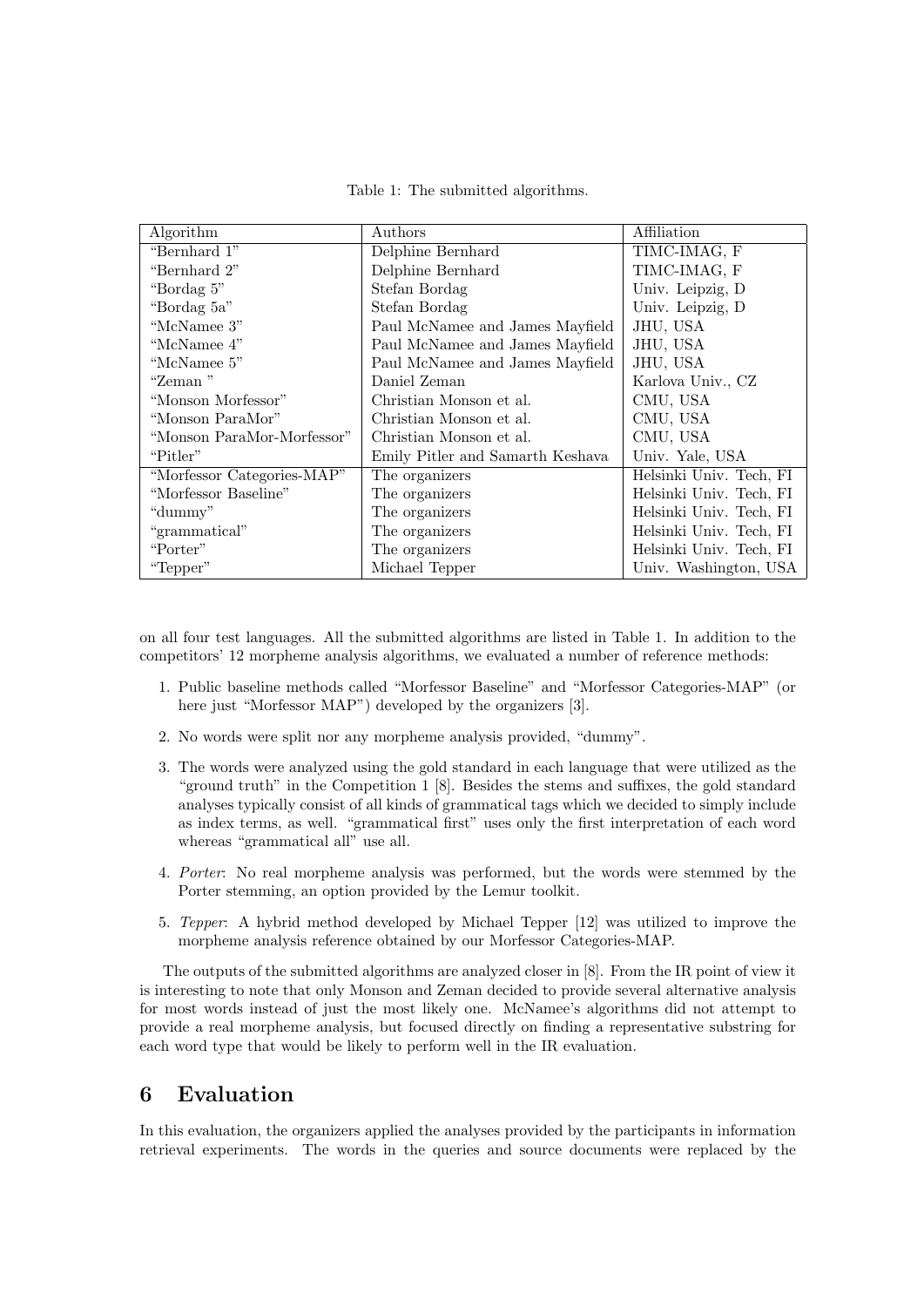corresponding morpheme analyses provided by the participants, and the search was then based on morphemes instead of words.

The evaluation was performed using a state-of-the-art retrieval method (the latest version of the freely available LEMUR toolkit<sup>3</sup>. We utilized two standard retrieval method: Tfidf and Okapi term weighting. The Tfidf implementation in LEMUR applies term frequency weights for both query and document based on the BM25 weighting and the Euclidean dot-product as similarity measure. Okapi in LEMUR is an implementation of the BM25 retrieval function as described in [6].

The evaluation criterion was Uninterpolated Average Precision There were several different categories and the winner with the highest Average Precision was selected separately for each language and each category:

- 1. All morpheme analyses from the training data are used as index terms "withoutnew" vs. additionally using also the morpheme analyses for new words that existed in the IR data but not in the training data "withnew".
- 2. Tfidf term weighting was utilized for all index terms without any stoplists vs. Okapi term weighting for all index terms excluding an automatic stoplist consisting of the most common terms (frequency threshold was 75,000 for Finnish and 150,000 for German and English). The stoplist was developed for the Okapi weighting, because otherwise Okapi weights were not suitable for the indexes that had many very common terms.

# 7 Results

The results of the information retrieval evaluations are shown in Table 2. Here we have selected only the best runs from each participant (in bold) and reference method. For the full results see [7]. Indexing is performed using Tfidf weighting for all morphemes (left) and Okapi weighting for all morphemes except the most common ones (stoplist) with frequency higher than 150,000 (right).

In the Finnish task, the highest average precision was obtained by the "Bernhard 2" algorithm, which was also won the Competition 1  $\vert 8 \vert$ . The highest average precision 0.49 was obtained using the Okapi weighting and stoplist for both the originally submitted morpheme analysis (for Competition 1) and the morpheme analysis for the new words added for Competition 2. The "Bernhard 1" algorithm obtained the highest average precision 0.47 for the German task using the new words, Okapi and stoplist. For English, the highest average precision was obtained by the "Bernhard 2" algorithm, which was also won the Competition 1 [8]. As in Finnish and German, the highest average precision 0.39 was obtained with the new words and using the Okapi weighting and stoplist.

As expected, the "grammatical" reference method based on linguistic Gold Standard morpheme analysis [8] did not perform very well. However, with stoplist and Okapi term weighting it did achieve better results than the "dummy" method in all languages. In Finnish and English the performance was better than average, but quite poor in German. The "grammatical first" that utilized only the first of the alternative analysis in indexing was at least as good or better than the "grammatical all", which seems to indicate that the alternative analysis are not very useful here.

For the "Morfessor" references it is interesting to note that they always performed better than the "grammatical", which seems to suggest that the coverage of the analysis ("Morfessor" does not have any out-of-vocabulary words) is more important for IR than the grammatical correctness. In general, the old "Morfessor Baseline" seems to provide a very good baseline in all tested languages also for the IR tasks as it did for the language modeling and speech recognition in [9].

<sup>3</sup>http://www.lemurproject.org/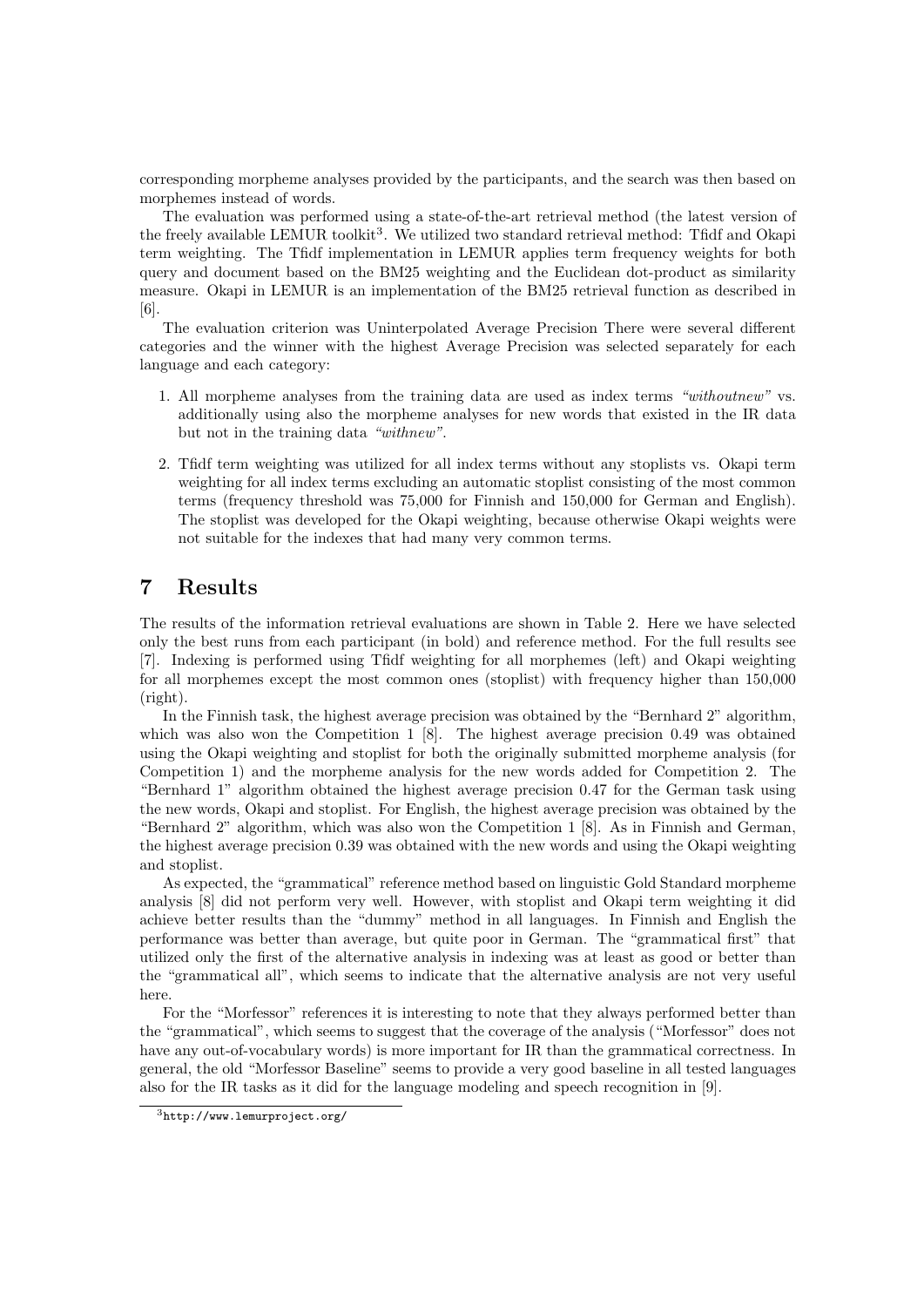| Finnish:                                                            |                 |                     |                                |                 |        |  |
|---------------------------------------------------------------------|-----------------|---------------------|--------------------------------|-----------------|--------|--|
| Tfidf weighting for all morphemes                                   |                 |                     | Okapi weighting and a stoplist |                 |        |  |
| <b>METHOD</b>                                                       | <b>WORDLIST</b> | $AP\%$              | <b>METHOD</b>                  | <b>WORDLIST</b> | $AP\%$ |  |
| Morfessor baseline                                                  | withnew         | $\overline{0.4105}$ | <b>Bernhard</b> 2              | withnew         | 0.4915 |  |
| Bernhard 1                                                          | withoutnew      | 0.4016              | Morfessor baseline             | withnew         | 0.4412 |  |
| grammatical first                                                   | withoutnew      | 0.3995              | Bordag 5a                      | withnew         | 0.4309 |  |
| Bordag 5                                                            | withnew         | 0.3831              | grammatical all                | withoutnew      | 0.4307 |  |
| McNamee 5                                                           | withoutnew      | 0.3646              | McNamee 5                      | withnew         | 0.3684 |  |
| Porter                                                              | withnew         | 0.3566              | Porter                         | withnew         | 0.3517 |  |
| dummy                                                               | withnew         | 0.3559              | dummy                          | withnew         | 0.3274 |  |
| Zeman                                                               | withoutnew      | 0.2494              | Zeman                          | withoutnew      | 0.2813 |  |
| German:                                                             |                 |                     |                                |                 |        |  |
| Tfidf weighting for all morphemes                                   |                 |                     | Okapi weighting and a stoplist |                 |        |  |
| <b>METHOD</b>                                                       | <b>WORDLIST</b> | $AP\%$              | <b>METHOD</b>                  | <b>WORDLIST</b> | $AP\%$ |  |
| Morfessor baseline                                                  | withnew         | 0.3874              | Bernhard 1                     | withnew         | 0.4729 |  |
| Bernhard 1                                                          | withoutnew      | 0.3777              | <b>Monson</b> Morfessor        | withnew         | 0.4602 |  |
| Porter                                                              | withnew         | 0.3725              | Morfessor MAP                  | withnew         | 0.4571 |  |
| <b>Monson</b> Morfessor                                             | withnew         | 0.3520              | Bordag 5                       | withnew         | 0.4308 |  |
| dummy                                                               | withnew         | 0.3496              | Porter                         | withnew         | 0.3866 |  |
| Bordag 5a                                                           | withnew         | 0.3496              | McNamee 5                      | withoutnew      | 0.3617 |  |
| McNamee 5                                                           | withoutnew      | 0.3442              | grammatical first              | withoutnew      | 0.3467 |  |
| grammatical first                                                   | withoutnew      | 0.3223              | dummy                          | withnew         | 0.3228 |  |
| Zeman                                                               | withoutnew      | 0.2828              | Zeman                          | withoutnew      | 0.2568 |  |
| English:                                                            |                 |                     |                                |                 |        |  |
| Tfidf weighting for all morphemes<br>Okapi weighting and a stoplist |                 |                     |                                |                 |        |  |
| <b>METHOD</b>                                                       | <b>WORDLIST</b> | $AP\%$              | <b>METHOD</b>                  | <b>WORDLIST</b> | $AP\%$ |  |
| Porter                                                              | withnew         | 0.3052              | Porter                         | withnew         | 0.4083 |  |
| McNamee 5                                                           | withoutnew      | 0.2888              | Bernhard 2                     | withnew         | 0.3943 |  |
| Morfessor baseline                                                  | withnew         | 0.2863              | Morfessor baseline             | withnew         | 0.3882 |  |
| Tepper                                                              | withoutnew      | 0.2784              | grammatical first              | withoutnew      | 0.3774 |  |
| dummy                                                               | withnew         | 0.2783              | Tepper                         | withoutnew      | 0.3728 |  |
| Bernhard 1                                                          | withoutnew      | 0.2781              | <b>Monson</b> Morfessor        | withoutnew      | 0.3721 |  |
| <b>Monson</b> Morfessor                                             | withoutnew      | 0.2676              | Pitler                         | withoutnew      | 0.3652 |  |
| Pitler                                                              | withoutnew      | 0.2666              | McNamee 4                      | withoutnew      | 0.3577 |  |
| grammatical all                                                     | withoutnew      | 0.2619              | Bordag 5                       | withoutnew      | 0.3427 |  |
| Zeman                                                               | withoutnew      | 0.2297              | dummy                          | withnew         | 0.3123 |  |
| Bordag 5                                                            | withoutnew      | 0.2210              | Zeman                          | withoutnew      | 0.2674 |  |

Table 2: The obtained average precision (AP%) in the information retrieval task for the best submitted segmentation for each participant and reference method.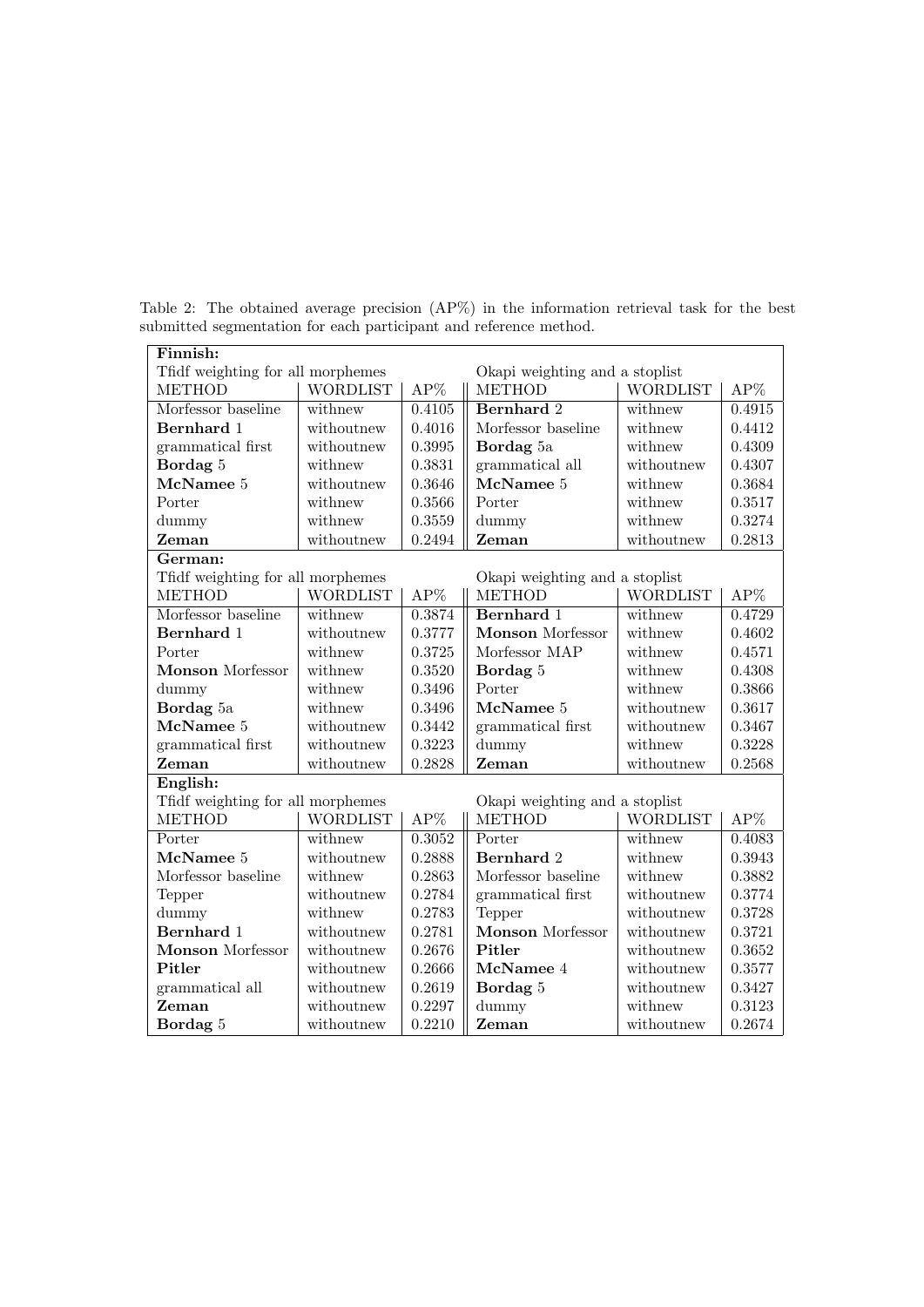### 8 Discussions

The comparison of the results in the Tfidf and Okapi categories show that the Okapi with stoplist performed significantly better for all languages. We also run Tfidf with stoplist (the results not included here) which achieved results that were better than the plain Tfidf and only slightly inferior to Okapi with stoplist. However, we decided to rather report the original Tfidf, since we wanted to show what is the performance and the relative ranking of the methods without the stoplist.

The Porter stemming that is a standard word preprocessing tool in IR remained unbeaten (by a narrow margin) in our evaluations in English, but in German and especially in Finnish, the unsupervised morpheme analysis methods clearly dominated the evaluation. There might exist better stemming algorithms for those languages, but because of the more complex morphology, their development might not be an easy task.

As future work in this field it should be relatively straight-forward to evaluate the unsupervised morpheme analysis in several other interesting languages, because it is not bounded to only those languages where rule-based grammatical analysis can be performed. It would also be interesting to try to combine the rival analysis to produce something better.

# 9 Conclusions

The objective of Morpho Challenge 2007 was to design a statistical machine learning algorithm that discovers which morphemes (smallest individually meaningful units of language) words consist of. Ideally, these are basic vocabulary units suitable for different tasks, such as text understanding, machine translation, information retrieval, and statistical language modeling. The current challenge was a successful follow-up to our previous Morpho Challenge 2005 (Unsupervised Segmentation of Words into Morphemes). This time the task was more general in that instead of looking for an explicit segmentation of words, the focus was in the morpheme analysis of the word forms in the data.

The scientific goals of this challenge were to learn of the phenomena underlying word construction in natural languages, to discover approaches suitable for a wide range of languages and to advance machine learning methodology. The analysis and evaluation of the submitted machine learning algorithm for unsupervised morpheme analysis showed that these goals were quite nicely met. There were several novel unsupervised methods that achieved good results in several test languages, both with respect to finding meaningful morphemes and useful units for information retrieval. The IR results also revealed that the morpheme analysis has a significant effect in IR performance in all languages, and that the performance of the best unsupervised methods can be superior to the supervised reference methods.

# Acknowledgments

We thank all the participants for their submissions and enthusiasm. We owe great thanks as well to the organizers of the PASCAL Challenge Program and CLEF who helped us organize this challenge and the challenge workshop. Especially, we would like to thank Carol Peters from CLEF for helping us to get Morpho Challenge in CLEF 2007 and organize a great workshop there. Our work was supported by the Academy of Finland in the projects Adaptive Informatics and New adaptive and learning methods in speech recognition. This work was supported in part by the IST Programme of the European Community, under the PASCAL Network of Excellence, IST-2002- 506778. This publication only reflects the authors' views. We acknowledge that access rights to data and other materials are restricted due to other commitments.